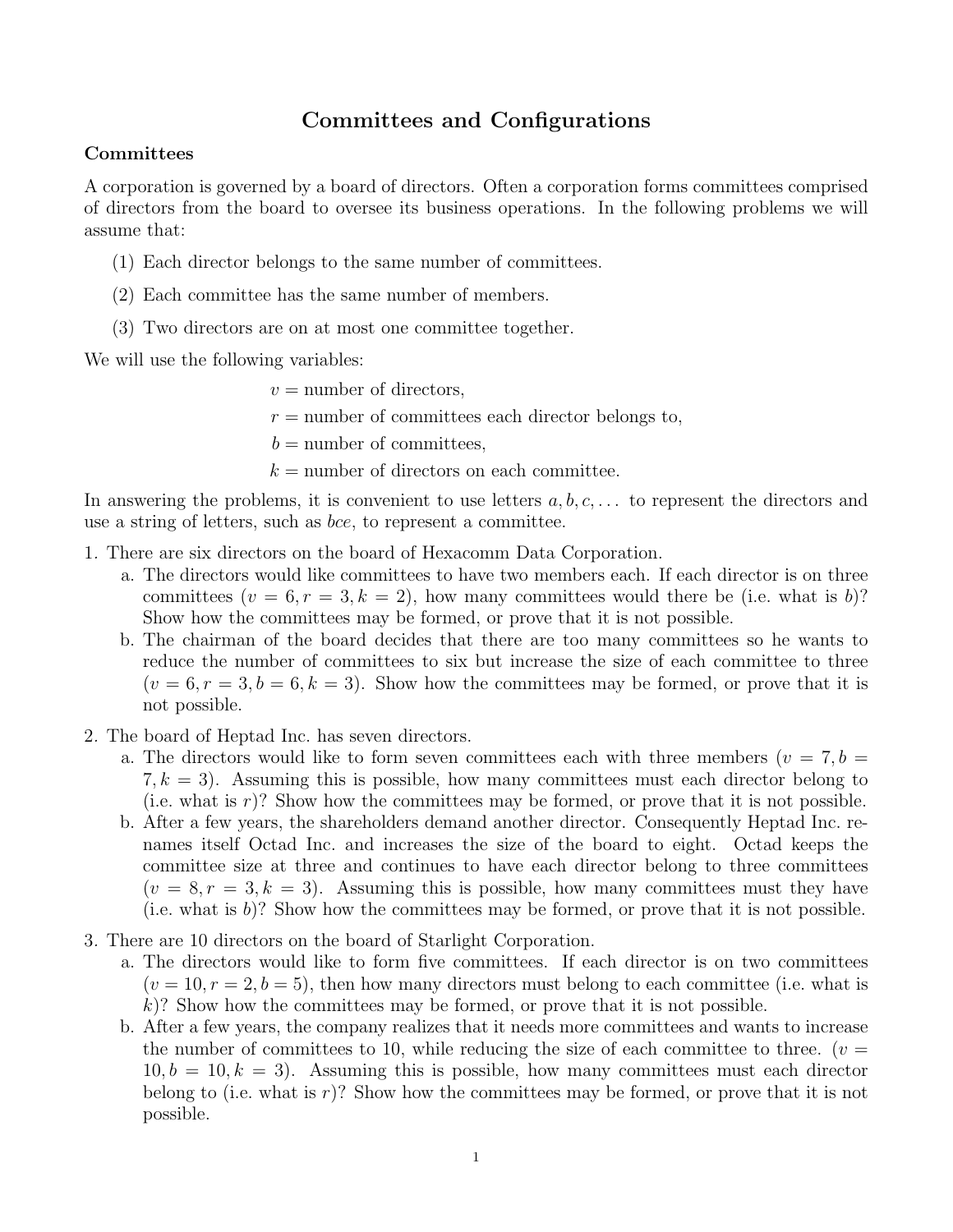## Configurations

Problems 4-6 refer to the geometric configurations  $9_3$  A,  $9_3$  B, and  $9_3$  C on page 4. The three configurations are realizations of the three distinct  $9<sub>3</sub>$  combinatorial configurations.

4. Determine which configuration is the Pappus configuration.

5. Configurations 1 and 2 below are the configuration tables for the two  $9<sub>3</sub>$  non-Pappus configurations. Match them to the geometric configurations in the figures.

| Configuration 1 | $a\,b\,c$     | Configuration 2 | $a\,b\,c$     | Cyclic $9_3$ Configuration | 013       |
|-----------------|---------------|-----------------|---------------|----------------------------|-----------|
|                 | $a \ d \ e$   |                 | $a \ d \ e$   |                            | $1\,2\,4$ |
|                 | $a \, f \, g$ |                 | $a \, f \, g$ |                            | 235       |
|                 | $b \, d \, f$ |                 | $b \, e \, h$ |                            | 346       |
|                 | $b \, g \, h$ |                 | $b \, f \, i$ |                            | 457       |
|                 | c e h         |                 | $c \ d \ i$   |                            | 568       |
|                 | $c \, g \, i$ |                 | c e g         |                            | 670       |
|                 | $d\;h\;i$     |                 | d f h         |                            | 781       |
|                 | $e\, f\, i$   |                 | q h i         |                            | 802       |

6. Which configuration is a realization of the cyclic  $9<sub>3</sub>$  configuration table above?

Problems 7-8 refer to the geometric configurations  $10<sub>3</sub>$  A,  $10<sub>3</sub>$  B, and  $10<sub>3</sub>$  C on page 4.

7. Write the configuration table of the cyclic  $10<sub>3</sub>$  configuration generated by the line  $0,1,3$ . Determine which of the three configurations A, B, or C is the cyclic configuration and label the points according to your table.

8. Prove that none of the three configurations A, B, C is the Desargues configuration.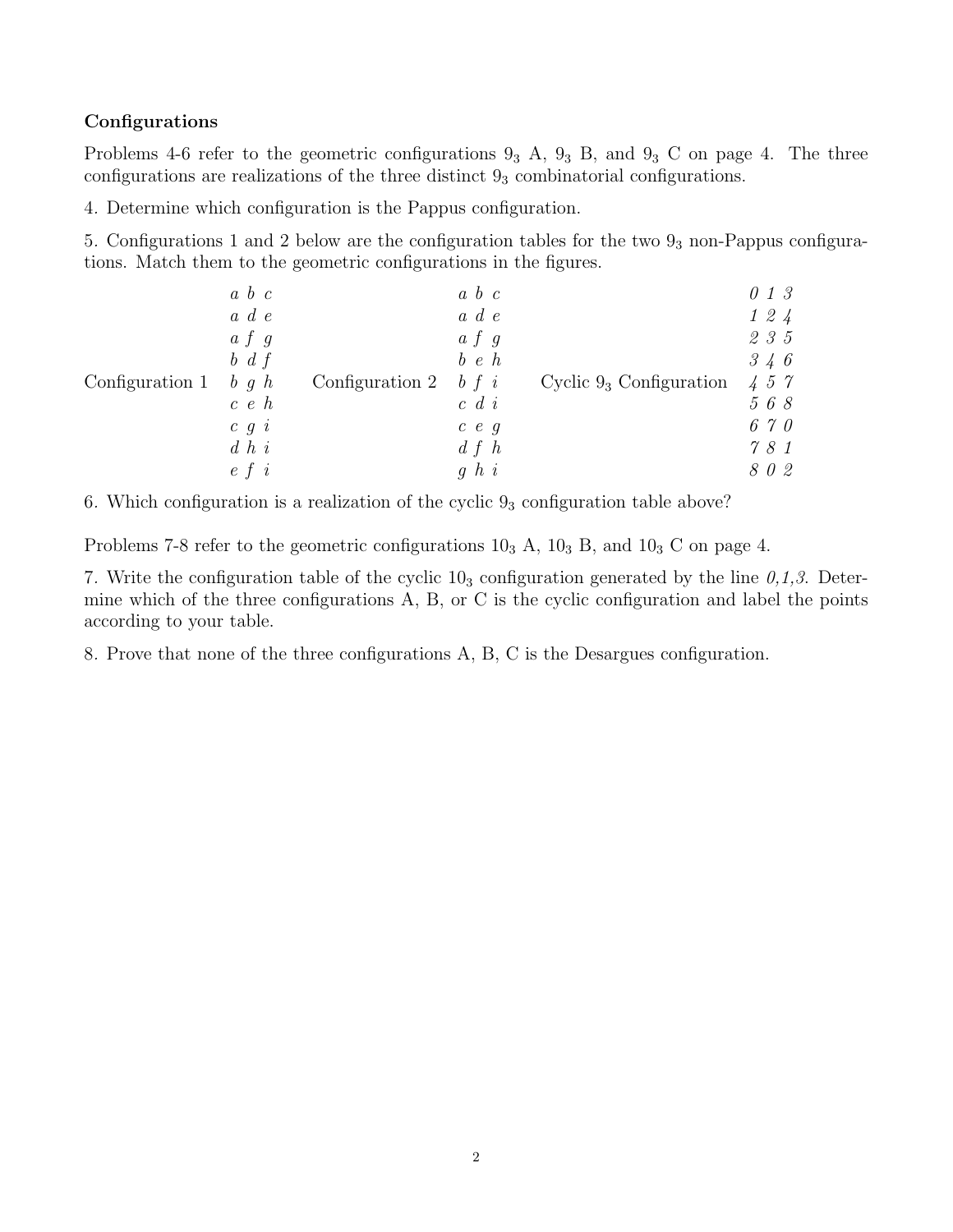

Fano configuration points Möbius-Kantor configuration points



Pappus configuration Desargues configuration

Draw your own Pappus and Desargues configurations here